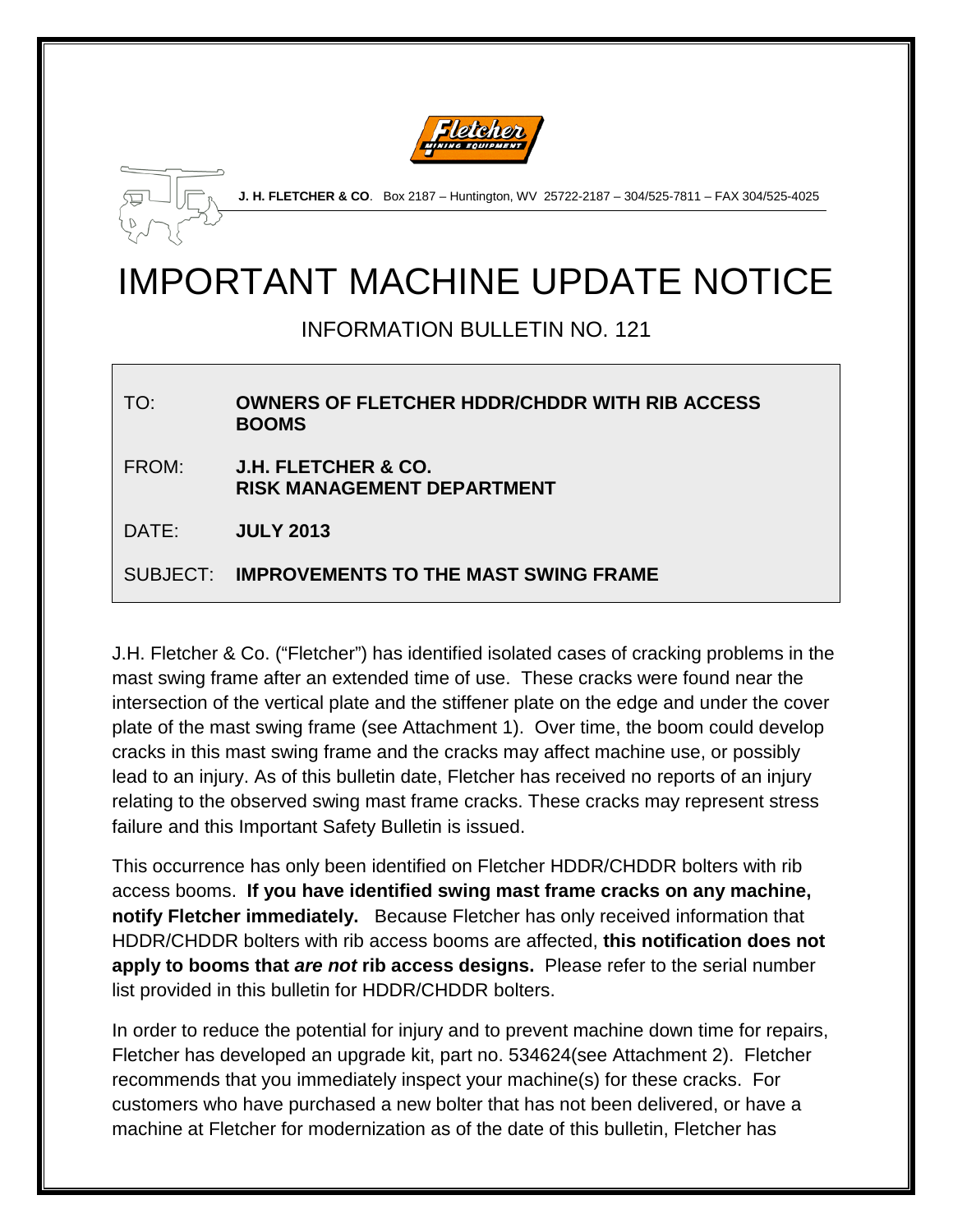Information Bulletin 121 July 2013 Page Two

already made these changes to those machines.

For customers who currently have Fletcher bolters in the field which are equipped with these mast swing frame assemblies, Fletcher is offering and will provide this upgrade kit **at no charge**. This kit includes easy installation guidelines.

Fletcher recommends owners inspect each mast swing frame on all affected machines immediately. If cracks are present the machine must be repaired immediately. All other affected machines do require to be upgraded as soon as practically possible, and should not wait for cracks to appear.

After installing the upgrade, it is recommended that regular inspections be conducted of the mast swing frame to ensure no cracks develop (see Attachment 3). This should be an ongoing part of pre-shift and pre-operational inspections. You should place a copy of Attachment 3 in each operator's manual to ensure this becomes part of the operators' pre-operational checklist.

**Domestic Customers**: Please contact our service department and provide the serial number and machine model to order your kit(s).

**International Customers**: Contact our Fletcher authorized distributor in your country.

If you previously owned a Fletcher machine and have sold it, we ask that you notify Fletcher's Risk Management Department regarding the identity of the new owners by calling (304) 525-7811, ext. 240; or by email at [dcooper@jhfletcher.com.](mailto:dcooper@jhfletcher.com) This information will enable Fletcher to notify the current owner about this, and other, new machine enhancements and afford them an opportunity to improve the performance of their equipment and the safety of their employees.

If you have any questions concerning this bulletin, or on the technical application of these components to your machine, please contact your Fletcher sales/service representative.

> THIS DOCUMENT, WHOLE OR IN PART, MAY NOT BE REPRODUCED IN ANY FORM WITHOUT PERMISSION OF J.H. FLETCHER & CO.

PUBLICATION OF LESS THAN THIS COMPLETE DOCUMENT COULD BE MISLEADING TO THE READER

IF YOU HAVE ANY QUESTIONS, OR TO REQUEST PERMISSION TO REPRODUCE THIS DOCUMENT, CONTACT THE RISK MANAGEMENT DEPARTMENT

FLETCHER®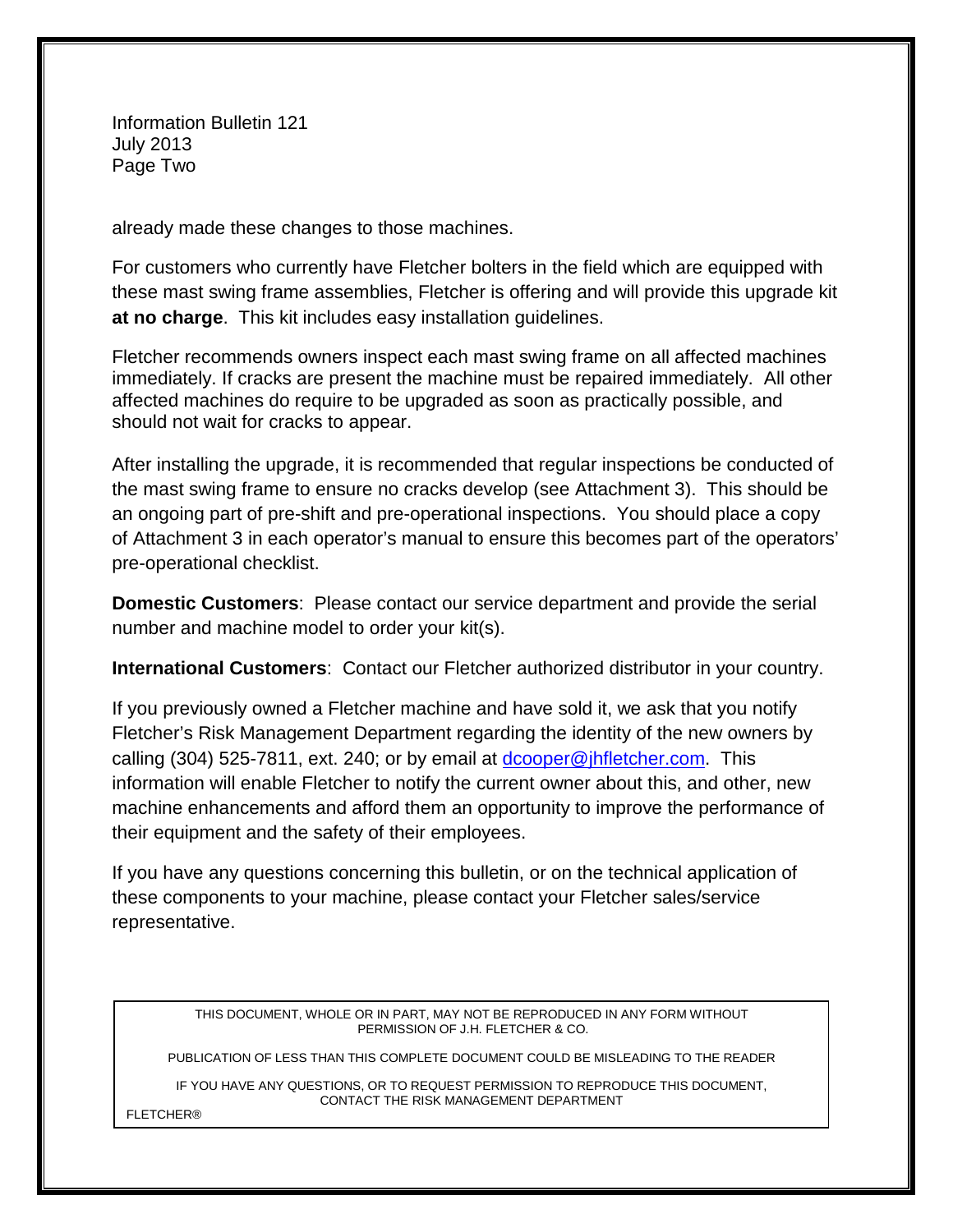## **LIST OF RIB ACCESS MACHINES AFFECTED BY IB 121**

#### **DOMESTIC CUSTOMERS LISTED IN BLACK**

#### **INTERNATIONAL CUSTOMERS LISTED IN RED**

|                   | <b>MACHINE</b> |                   | <b>MACHINE</b> |
|-------------------|----------------|-------------------|----------------|
| <b>SERIAL NO.</b> | <b>TYPE</b>    | <b>SERIAL NO.</b> | <b>TYPE</b>    |
| 2008001           | <b>CHDDR</b>   | 2011178           | <b>CHDDR</b>   |
| 2009235           | <b>HDDR</b>    | 2011193           | <b>CHDDR</b>   |
| 2009236           | <b>HDDR</b>    | 2011300           | <b>CHDDR</b>   |
| 2009237           | <b>HDDR</b>    | 2011352           | <b>CHDDR</b>   |
| 2009409           | <b>HDDR</b>    | 2011406           | <b>HDDR</b>    |
| 2009428           | <b>HDDR</b>    | 2011407           | <b>HDDR</b>    |
| 2009461           | <b>HDDR</b>    | 2011414           | <b>HDDR</b>    |
| 2010067           | <b>HDDR</b>    | 2011415           | <b>HDDR</b>    |
| 2010093           | <b>CHDDR</b>   | 2011416           | <b>HDDR</b>    |
| 2010179           | <b>CHDDR</b>   | 2011417           | <b>HDDR</b>    |
| 2010180           | <b>CHDDR</b>   | 2011453           | <b>HDDR</b>    |
| 2010181           | <b>HDDR</b>    | 2011475           | <b>HDDR</b>    |
| 2010494           | <b>CHDDR</b>   | 2011480           | <b>HDDR</b>    |
| 2010495           | <b>CHDDR</b>   | 2011414           | <b>HDDR</b>    |
| 2010839           | <b>HDDR</b>    | 2011489           | <b>CHDDR</b>   |
| 2010840           | <b>HDDR</b>    | 2011806           | <b>HDDR</b>    |
| 2010878           | <b>HDDR</b>    | 2012001           | <b>CHDDR</b>   |
| 2010879           | <b>HDDR</b>    | 2012051           | <b>CHDDR</b>   |
| 2011034           | <b>CHDDR</b>   | 2012052           | <b>CHDDR</b>   |
| 2011078           | <b>CHDDR</b>   | 2012067           | <b>HDDR</b>    |
| 2011083           | <b>CHDDR</b>   | 2012068           | <b>HDDR</b>    |
| 2011084           | <b>CHDDR</b>   | 2012070           | <b>HDDR</b>    |
| 2011085           | <b>CHDDR</b>   | 2012220           | <b>HDDR</b>    |
| 2011171           | <b>CHDDR</b>   | 2012224           | <b>HDDR</b>    |
| 2011172           | <b>CHDDR</b>   | 2012436           | <b>HDDR</b>    |
| 2011173           | <b>CHDDR</b>   | 2013013           | <b>CHDDR</b>   |
| 2011174           | <b>CHDDR</b>   | 2013015           | <b>HDDR</b>    |
| 2011175           | <b>CHDDR</b>   | 2013016           | <b>HDDR</b>    |
| 2011176           | <b>CHDDR</b>   | 2013019           | <b>CHDDR</b>   |
| 2011177           | <b>CHDDR</b>   | 2013406           | <b>HDDR</b>    |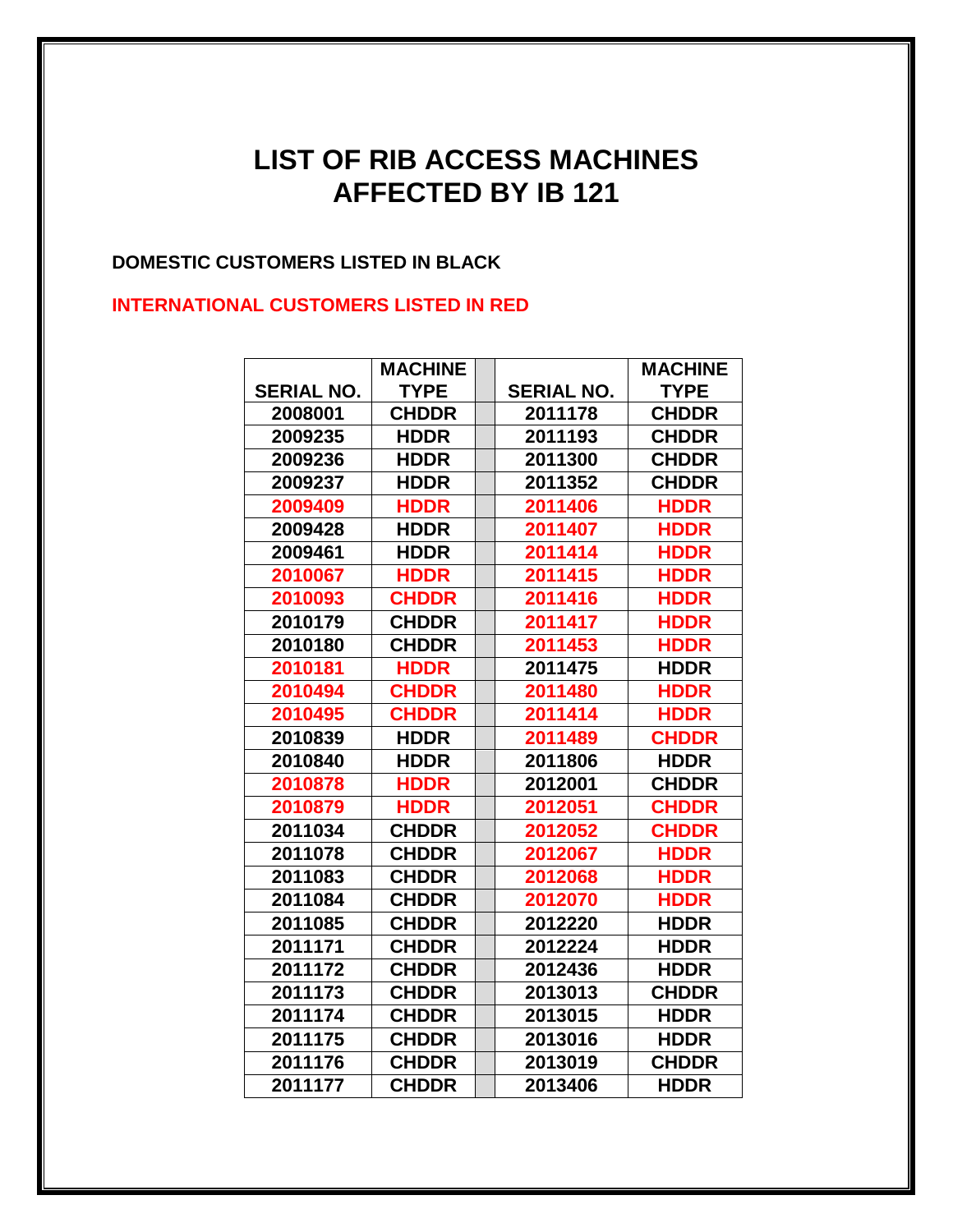

Example of crack on the mast swing frame



**IB 121**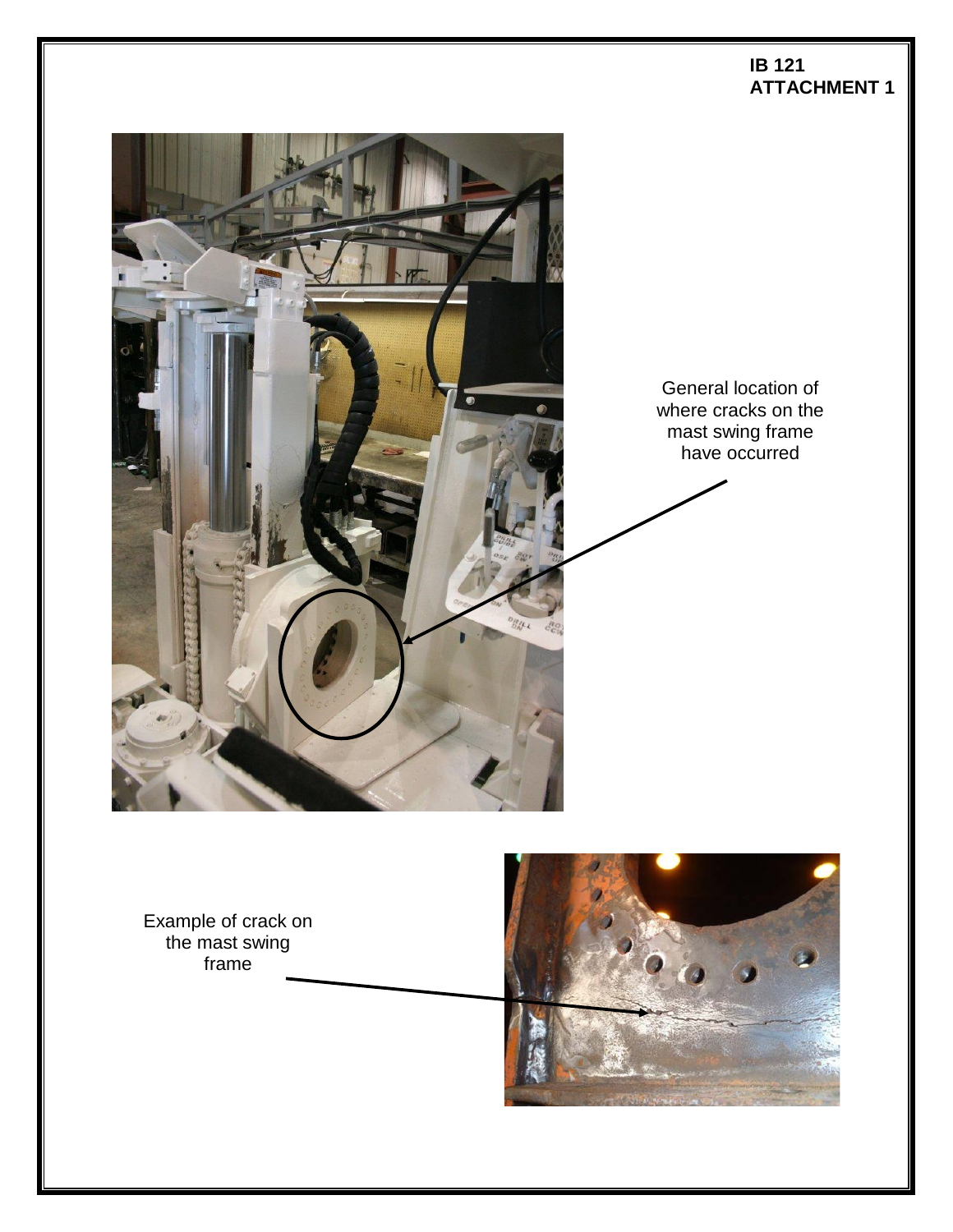

#### **IB 121 ATTACHMENT 2**